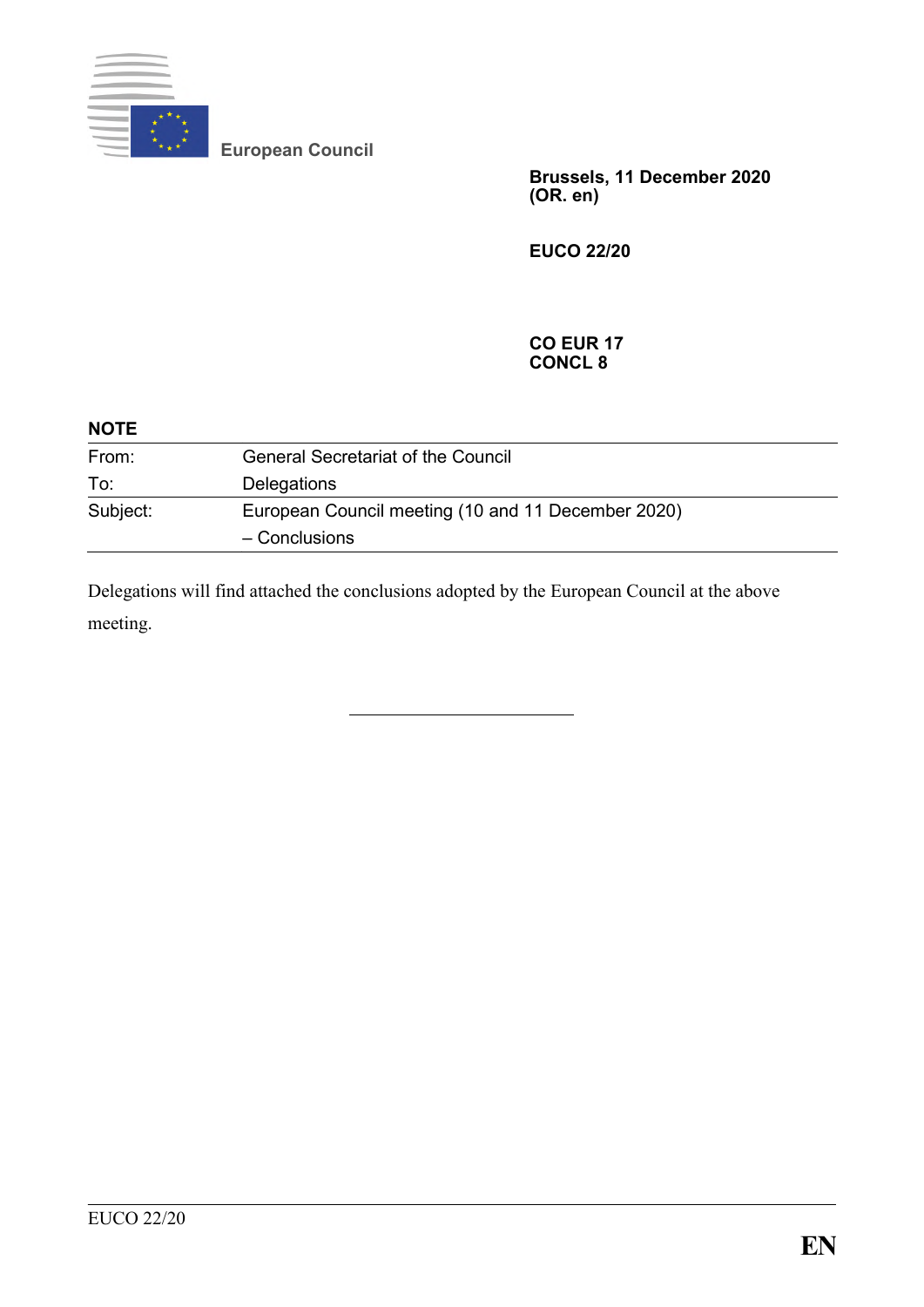*The European Council paid homage to former French President Valéry Giscard d'Estaing, who passed away on 2 December 2020. He was a driving force behind the European project, and played a key role in creating the European Council.*

# **I. MFF/NGEU**

- 1. The European Council recalls that the European Union, its Member States and its institutions are all committed to promoting and respecting the values on which the Union is founded, including the rule of law, as laid down in the Treaties. It also recalls that Article 7 TEU establishes the procedure to address the breaches of the Union's values under Article 2 TEU.
- 2. With a view to finding a mutually satisfactory solution and addressing the concerns expressed with regard to the draft Regulation on a general regime of conditionality for the protection of the Union budget, more particularly with regard to the way in which this Regulation will be applied, the European Council underlines that the Regulation is to be applied in full respect of Article 4(2) TEU, notably the national identities of Member States inherent in their fundamental political and constitutional structures, of the principle of conferral, as well as of the principles of objectivity, non-discrimination and equal treatment of Member States.

The European Council agrees on the following:

- a) The objective of the Regulation on a general regime of conditionality for the protection of the Union budget is to protect the Union budget, including Next Generation EU, its sound financial management and the Union's financial interests. The Union budget, including Next Generation EU, must be protected against any kind of fraud, corruption and conflict of interest.
- b) The application of the conditionality mechanism under the Regulation will be objective, fair, impartial and fact-based, ensuring due process, non discrimination and equal treatment of Member States.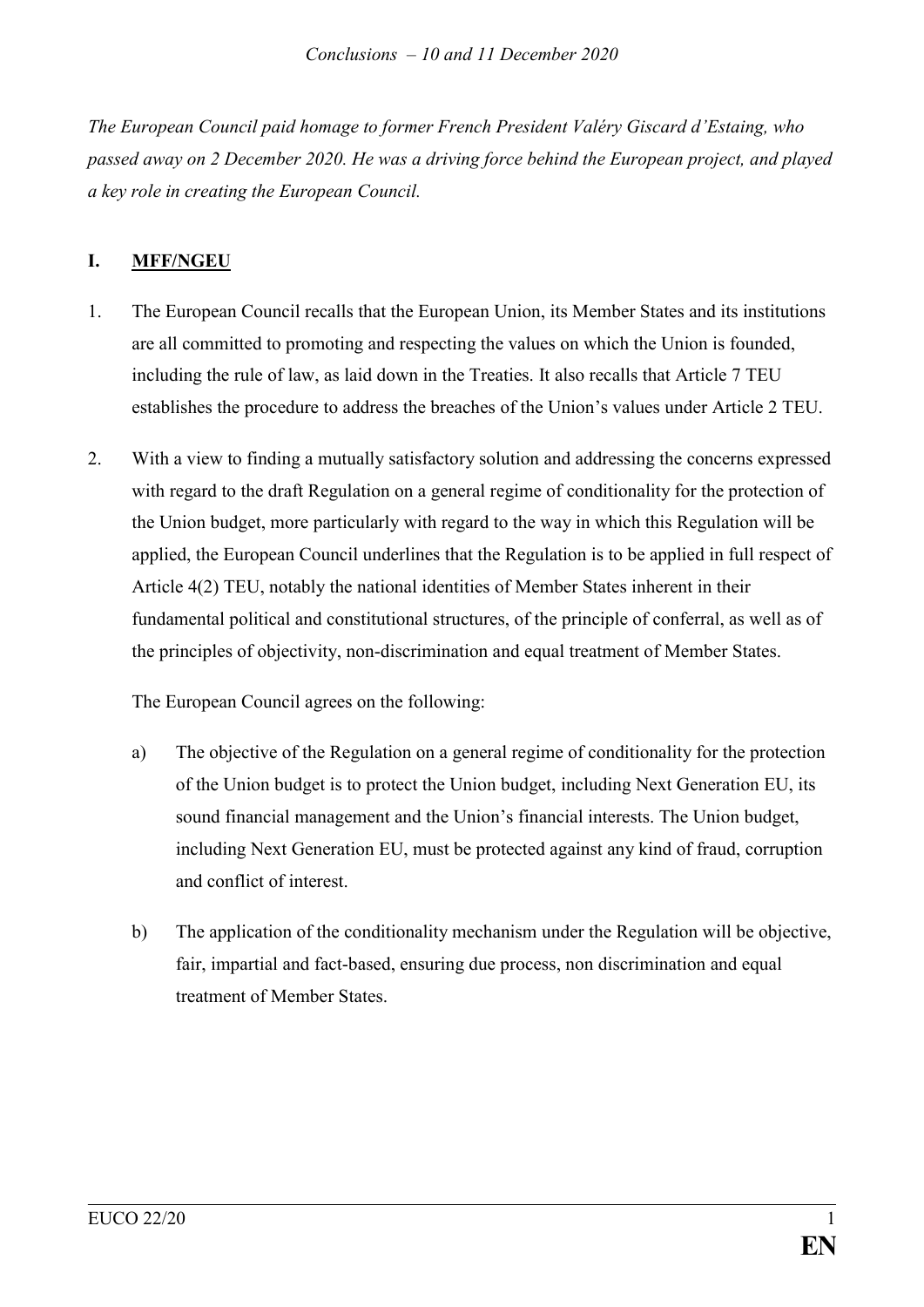### *Conclusions – 10 and 11 December 2020*

- c) With a view to ensuring that these principles will be respected, the Commission intends to develop and adopt guidelines on the way it will apply the Regulation, including a methodology for carrying out its assessment. Such guidelines will be developed in close consultation with the Member States. Should an action for annulment be introduced with regard to the Regulation, the guidelines will be finalised after the judgment of the Court of Justice so as to incorporate any relevant elements stemming from such judgment. The Commission President will fully inform the European Council. Until such guidelines are finalised, the Commission will not propose measures under the Regulation.
- d) The application of the mechanism will respect its subsidiary character. Measures under the mechanism will be considered only where other procedures set out in Union law, including under the Common Provisions Regulation, the Financial Regulation or infringement procedures under the Treaty, would not allow to protect the Union budget more effectively.
- e) The measures under the mechanism will have to be proportionate to the impact of the breaches of the rule of law on the sound financial management of the Union budget or on the Union's financial interests, and the causal link between such breaches and the negative consequences on the Union's financial interests will have to be sufficiently direct and be duly established. The mere finding that a breach of the rule of law has taken place does not suffice to trigger the mechanism.
- f) The triggering factors set out in the Regulation are to be read and applied as a closed list of homogenous elements and not be open to factors or events of a different nature. The Regulation does not relate to generalised deficiencies.
- g) Any formal opening of the procedure will be preceded by a thorough dialogue with the Member State concerned so as to give it the possibility to remedy the situation.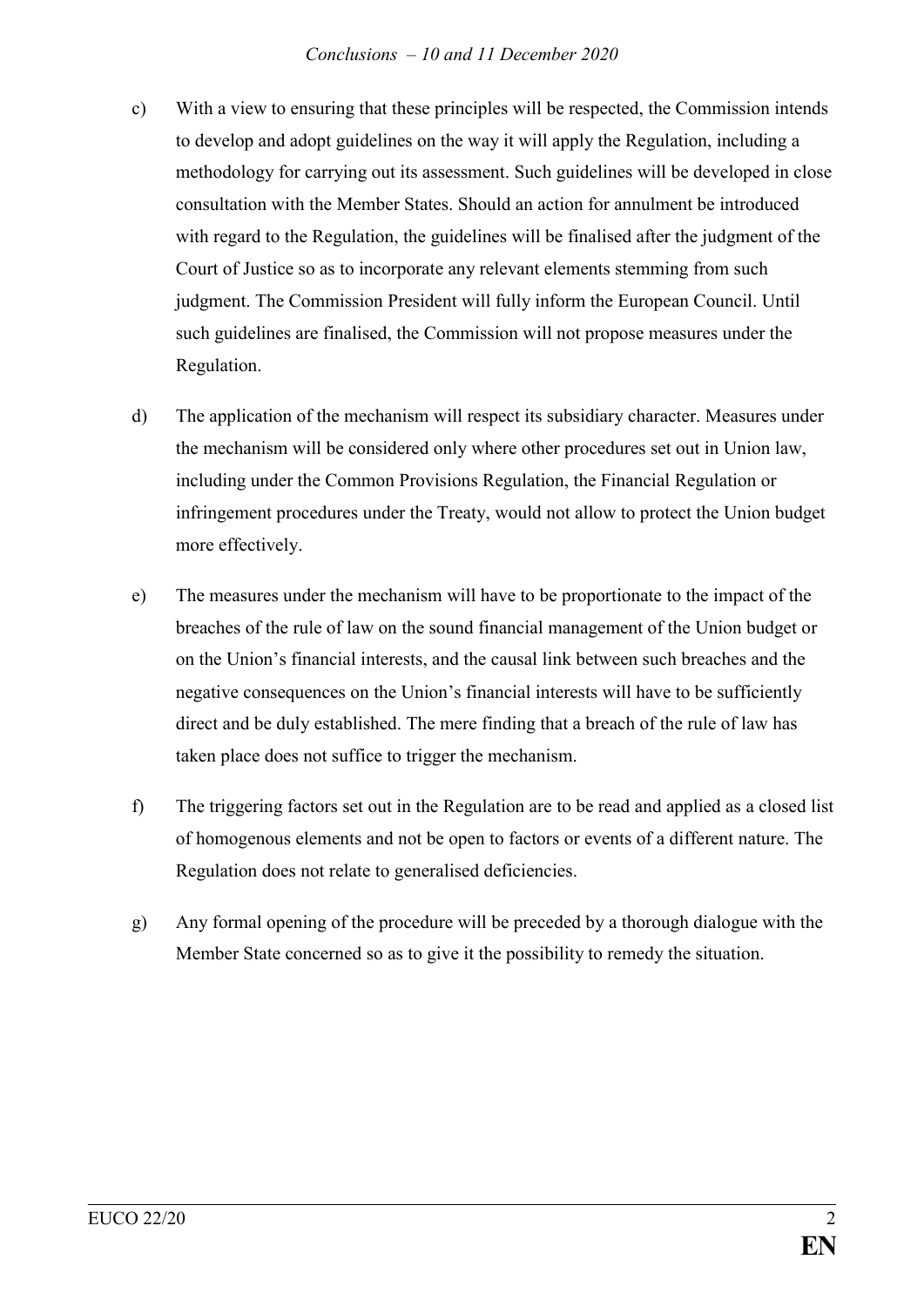### *Conclusions – 10 and 11 December 2020*

- h) The Commission will bear full responsibility for autonomously assessing whether the conditions for the adoption of measures exist, whether it relies on its own information or on that from third parties. It will bear full responsibility for the accuracy and relevance of the information and findings on which it bases its assessment. Where such information and findings, whichever their origin, are used for the purposes of the Regulation, the Commission will ensure that their relevance and use will be determined exclusively in light of the Regulation's aim to protect the Union's financial interests.
- i) The measures adopted under the mechanism will be promptly reviewed at the initiative of the Member State concerned or by the Commission at the latest one year after their adoption by the Council. In case the Commission decides not to submit a proposal to lift the measures, it will state the reasons for its decision and will inform of them at a meeting of the Council.
- j) In case the Member State concerned submits a request as set out in recital 26 of the Regulation, the President of the European Council will put the item on the European Council agenda. The European Council will strive to formulate a common position on the matter.
- k) The Regulation has been negotiated as an integral part of the new budgetary cycle, and therefore, it will apply as from 1 January 2021 and the measures will apply only in relation to budgetary commitments starting under the new Multiannual Financial Framework, including Next Generation EU.
- 3. The European Council welcomes the Commission's intention to adopt a Declaration, to be entered in the minutes of the Council when deciding on the Regulation, expressing its commitment to apply the elements referred to in paragraph 2 above which fall within the remit of its responsibilities in the application of the Regulation.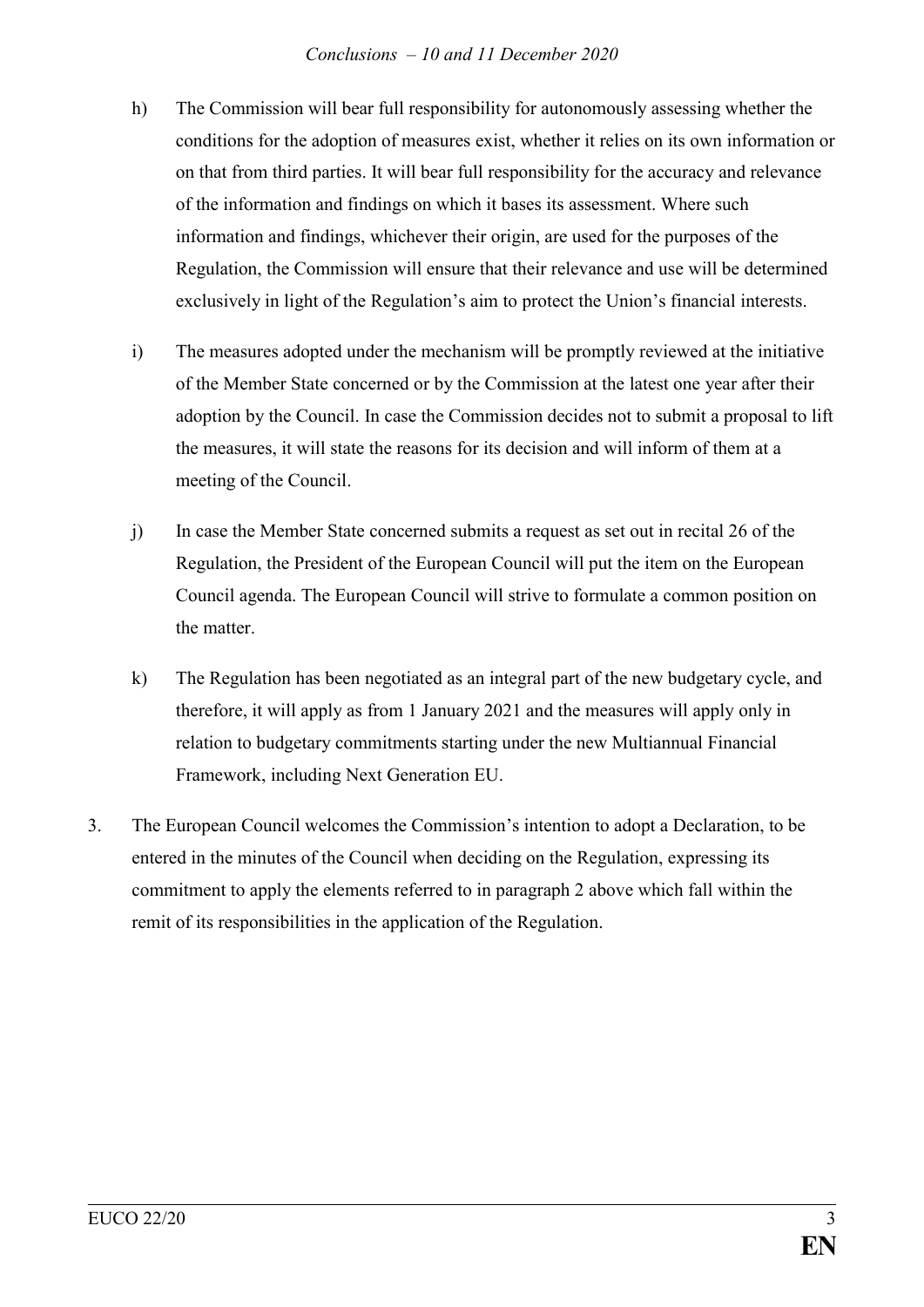4. The European Council agrees that the elements in paragraphs 1 to 3 above constitute an appropriate and lasting response to the concerns expressed, without prejudice to the rights of Member States under Article 263 TFEU. Against this background, it invites the European Parliament and the Council to immediately take the necessary steps for the adoption of the whole package of relevant instruments, including the Multiannual Financial Framework Regulation and the Own Resources Decision. Member States will do their utmost to approve the Own Resources Decision in accordance with their respective constitutional requirements with a view to its prompt entry into force.

## **II. COVID-19**

- 5. The European Council welcomes the recent positive announcements on the development of effective vaccines against COVID-19 and the conclusion of advance purchase agreements by the Commission.
- 6. However, the arrival of vaccines does not mean that the pandemic is over. The epidemiological situation in Europe remains worrying, even though the considerable efforts made by all are starting to yield results. We must therefore sustain our efforts to counter the spread of the virus with a view to preventing further waves of infections.
- 7. The European Council welcomes the coordination of efforts at EU level so far and commits to strengthening this coordination, in particular in preparing for a gradual lifting of restrictions and a return to normal travel, including for cross-border tourism, when the sanitary situation allows. It agrees on the need to enhance the sharing of experiences and of plans for the future. Building on the work done over the past weeks, it invites the Commission to present a proposal for a Council recommendation on a common framework for rapid antigen tests and for the mutual recognition of test results. A coordinated approach to vaccination certificates should also be developed.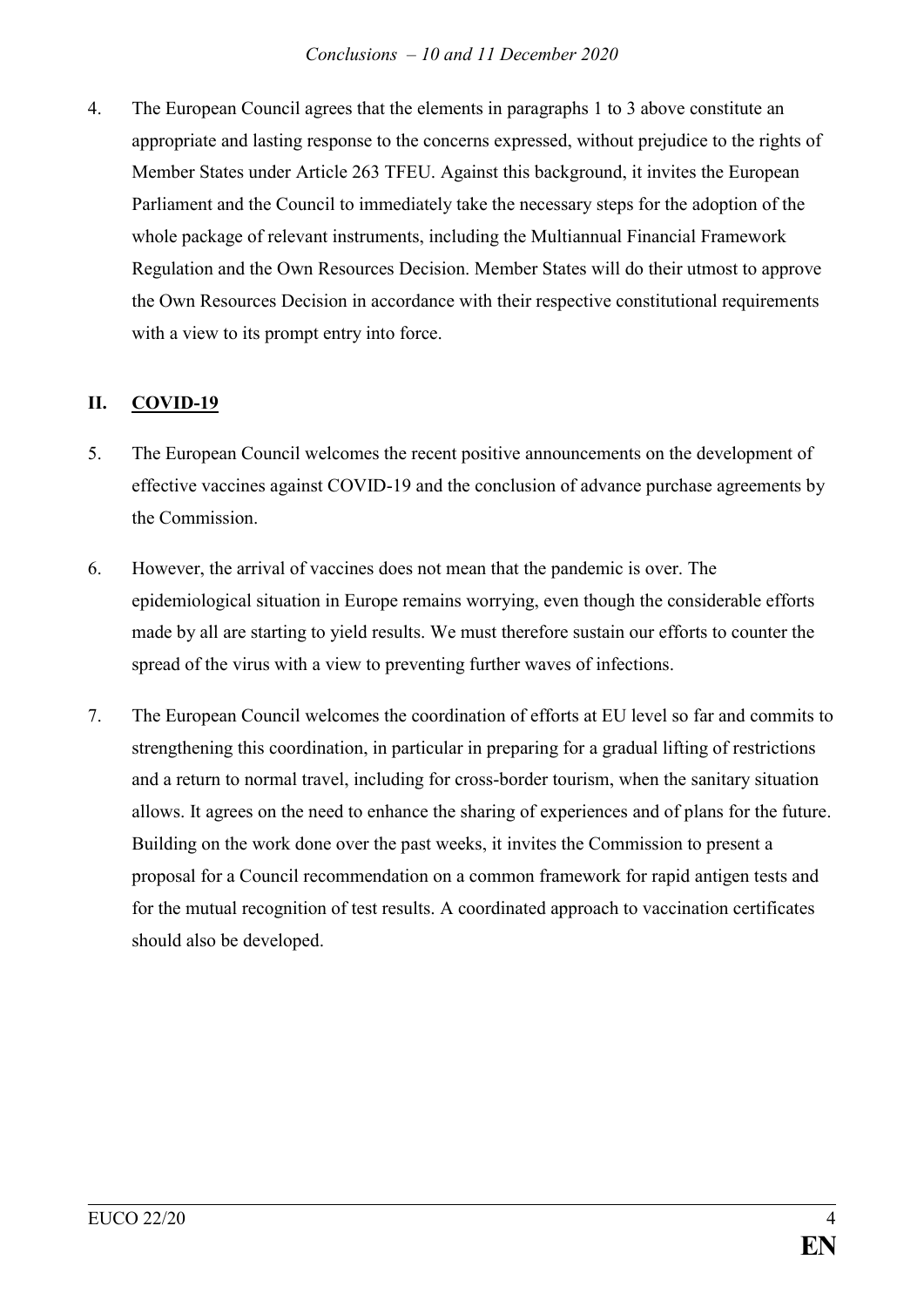- 8. The European Council underlines the importance of preparations for the timely deployment and distribution of vaccines, including the development of national vaccination strategies, to ensure that vaccines are made available to people in the EU in good time and in a coordinated manner. It is important to provide clear factual information on vaccines and to counter disinformation.
- 9. Vaccination should be treated as a global public good. The EU will continue its efforts to contribute to the international response to the pandemic, including via the COVAX facility for guaranteeing affordable and fair access to vaccines for all.
- 10. The European Council highlights the need to pursue work to increase resilience in the area of health, including by taking forward the proposals for a Health Union and making full use of the potential of health data in Europe.
- 11. With a view to better anticipating and managing potential future pandemics, taking into account ongoing evaluations, including of the International Health regulations, the EU will promote ways to reinforce international cooperation, including through a possible international treaty on pandemics within the framework of the World Health Organization, which is at the centre of international cooperation on health matters.

# **III. CLIMATE CHANGE**

12. To meet the objective of a climate-neutral EU by 2050 in line with the objectives of the Paris Agreement, the EU needs to increase its ambition for the coming decade and update its climate and energy policy framework. To that end, the European Council endorses a binding EU target of a net domestic reduction of at least 55% in greenhouse gas emissions by 2030 compared to 1990. It calls on the co-legislators to reflect this new target in the European Climate Law proposal and to adopt the latter swiftly.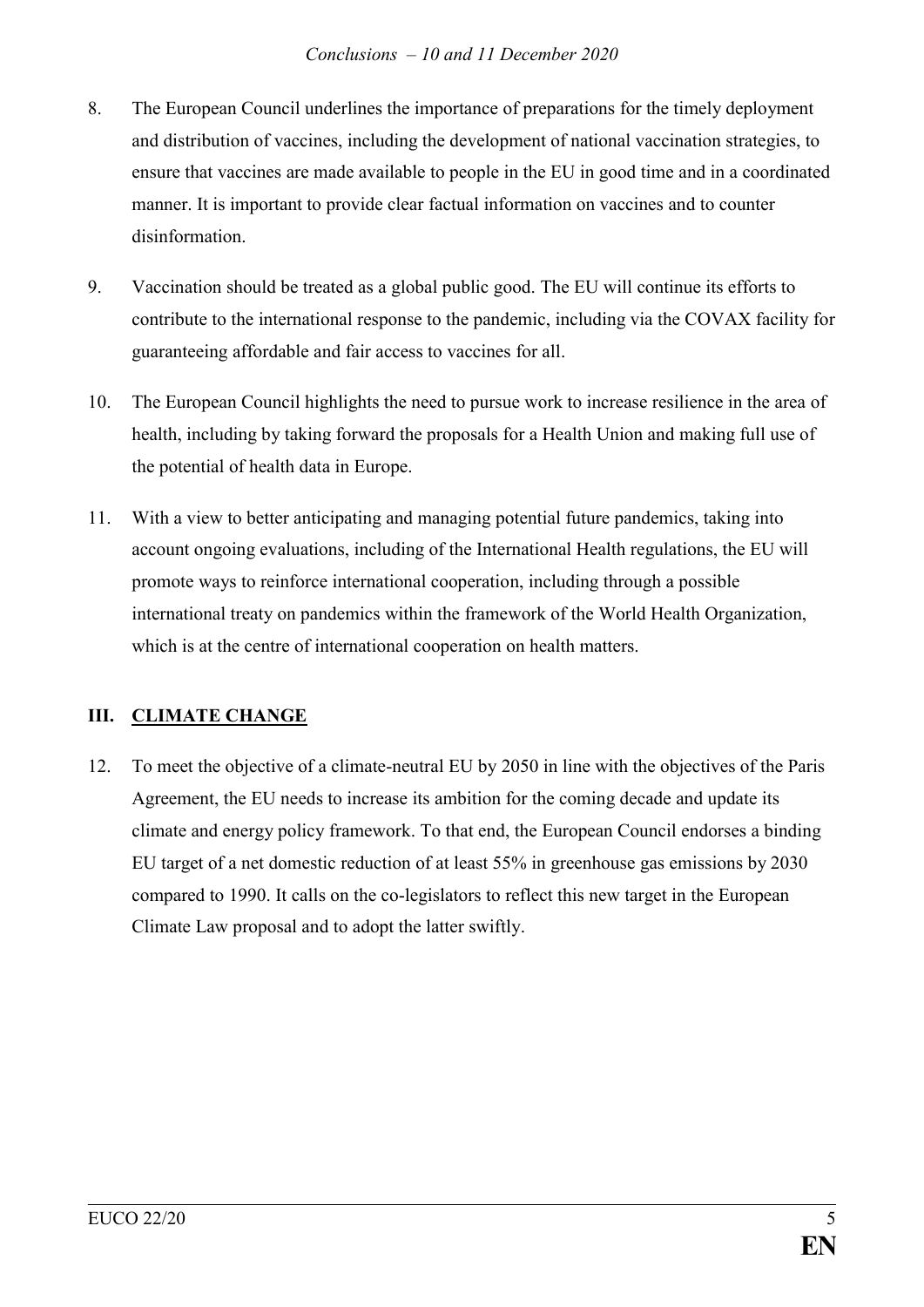- 13. We will raise our climate ambition in a manner that will spur sustainable economic growth, create jobs, deliver health and environmental benefits for EU citizens, and contribute to the long-term global competitiveness of the EU economy by promoting innovation in green technologies.
- 14. The target will be delivered collectively by the EU in the most cost-effective manner possible. All Member States will participate in this effort, taking into account considerations of fairness and solidarity, while leaving no one behind. The new 2030 target needs to be achieved in a way that preserves the EU's competitiveness and takes account of Member States' different starting points and specific national circumstances and emission reduction potential, including those of island Member States and islands, as well as efforts made. The European Council acknowledges the need to ensure interconnections, energy security for all Member States, energy at a price that is affordable for households and companies, and to respect the right of the Member States to decide on their energy mix and to choose the most appropriate technologies to achieve collectively the 2030 climate target, including transitional technologies such as gas.
- 15. Public finance and private capital must be mobilised to address the significant investment needs stemming from this increased ambition. The economic response to the coronavirus crisis offers the opportunity to accelerate the sustainable transformation and modernisation of our economies and to gain a competitive advantage. Best use must be made of the MFF/NGEU package, including the Just Transition Mechanism, to achieve our climate ambition. As agreed in July 2020, climate action will be mainstreamed in policies and programmes financed under the MFF and NGEU. An overall climate target of at least 30% will apply to the total amount of expenditure from the MFF and NGEU and be reflected in appropriate targets in sectoral legislation.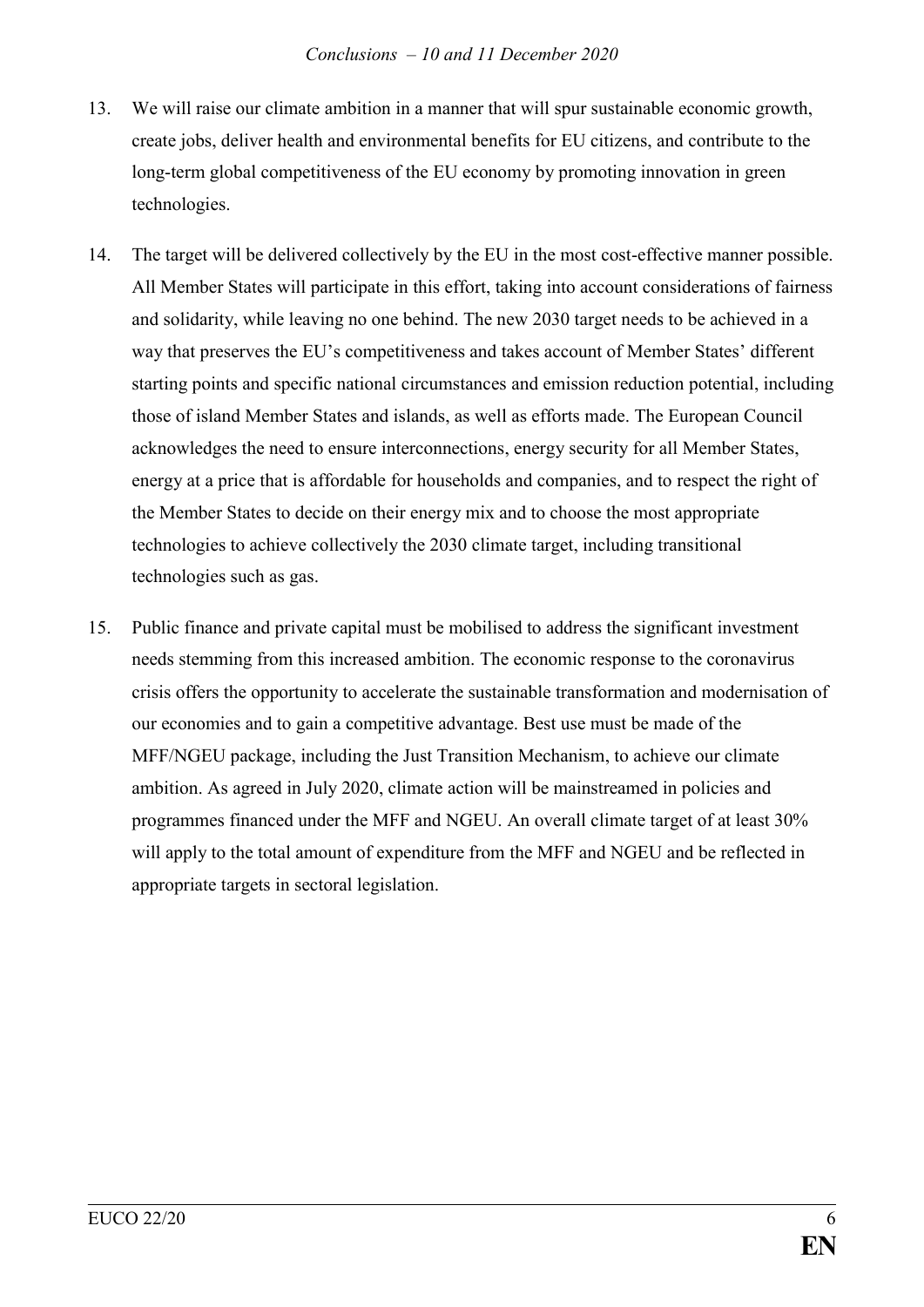### *Conclusions – 10 and 11 December 2020*

- 16. The EU should promote the development of common, global standards for green finance. The European Council invites the Commission to put forward a legislative proposal for an EU green bond standard by June 2021 at the latest. It also welcomes the EIB Group Climate Bank Roadmap 2021-2025, which will contribute to meeting the EIB Group's commitment to support EUR 1 trillion of climate and environmental investments by 2030.
- 17. The European Council invites the Commission to assess how all economic sectors can best contribute to the 2030 target and to make the necessary proposals, accompanied by an indepth examination of the environmental, economic and social impact at Member State level, taking into account national energy and climate plans and reviewing existing flexibilities. The Commission is invited to consider, taking into account the principles set out in paragraph 14, in particular:
	- exploring ways to strengthen the ETS system, in particular carbon pricing policies, while preserving its integrity and taking into account the need to address distributional concerns and energy poverty.
	- proposing measures that enable energy-intensive industries to develop and deploy innovative climate-neutral technologies while maintaining their industrial competitiveness;
	- proposing a carbon border adjustment mechanism to ensure the environmental integrity of EU policies and avoid carbon leakage in a WTO-compatible way;
	- addressing concerns raised in relation to the distribution of efforts, fairness and costeffectiveness, forestry and land use and rising emissions and decreasing sinks from these sectors caused by the adverse effects of climate change.
- 18. The problem of imbalances for beneficiaries of the Modernisation Fund in not receiving revenues that are equivalent to the costs paid by the ETS installations in those Member States will be addressed as part of the upcoming legislation.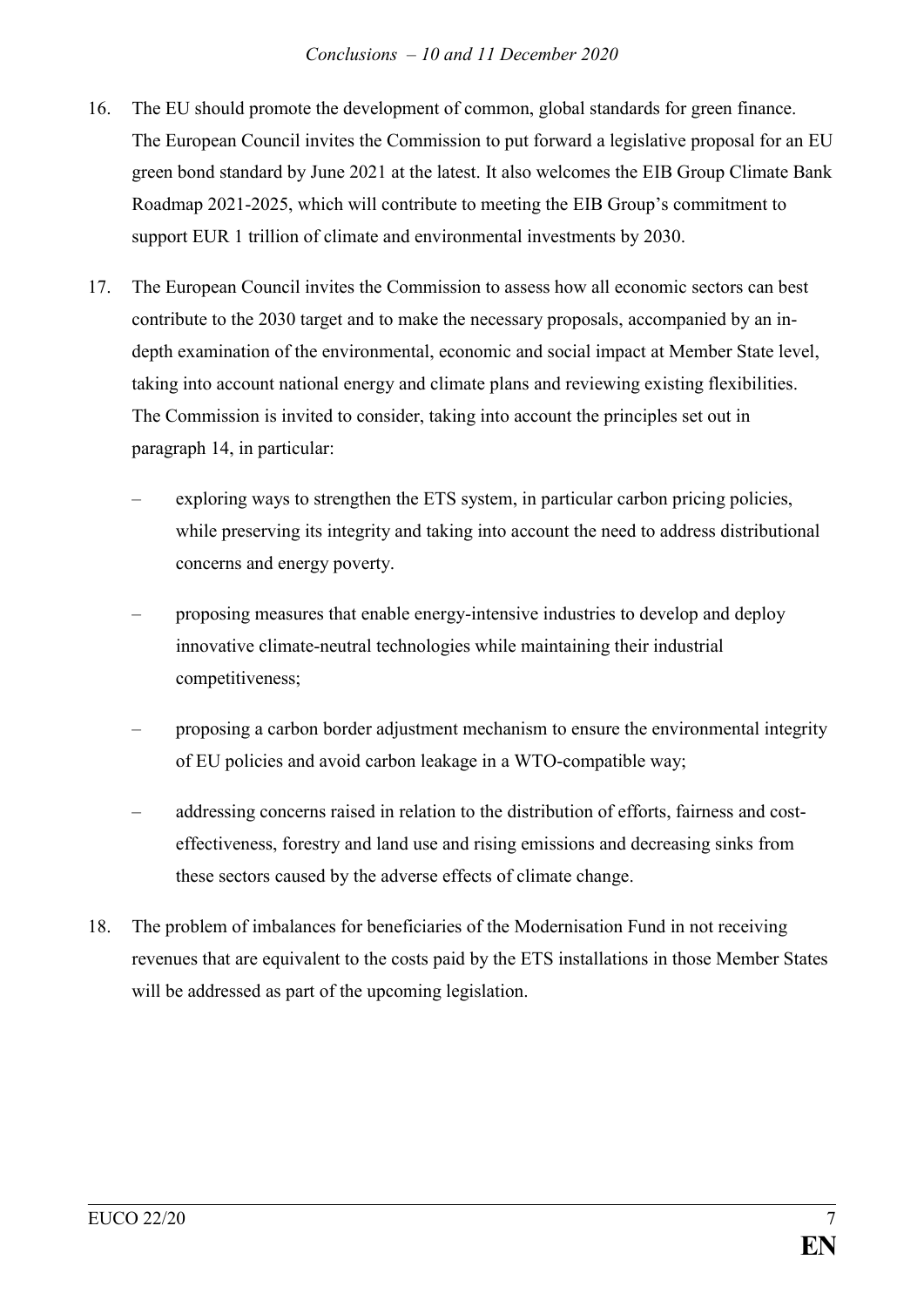- 19. The European Council will return to the matter and adopt additional guidance in time before the Commission puts forward its proposals. The future of the Effort Sharing Regulation will be tackled on this occasion.
- 20. The EU's nationally determined contribution will be updated according to the new binding target and submitted to the UNFCCC secretariat by the end of the year. Ahead of COP 26, the European Council reiterates that international engagement is crucial to success in addressing climate change. It calls upon all other Parties, in particular major economies, to come forward with their own ambitious targets and policies. It underlines the importance of strong coordinated action through active European climate diplomacy.
- 21. The EU will ensure that its trade policy and its trade agreements are consistent with its climate ambition.
- 22. The European Council looks forward to the stepping up of international efforts to protect biodiversity ahead of the 15th Conference of the Parties to the Convention on Biological Diversity which will be organised in China next year.

# **IV. SECURITY**

23. The European Council firmly condemns the recent terrorist attacks across Europe. It extends its deepest condolences to the families and friends of the victims and stands in solidarity with the people of Austria, Germany and France. It underlines the importance of providing support to the victims of terror acts and of the full implementation of the relevant EU Directives. We are united in the fight against radicalisation, terrorism and violent extremism. In the face of these attacks on fundamental rights and freedoms, the EU will uphold the common values that underpin our pluralist societies and continue to pursue with determination its joint efforts to defend them. In that context, it is important to fully implement existing decisions. The European Council also welcomes the Commission's presentation of a new EU agenda on counter-terrorism and calls for work on this to be taken forward. It reaffirms the role of the EU Counter Terrorism Coordinator.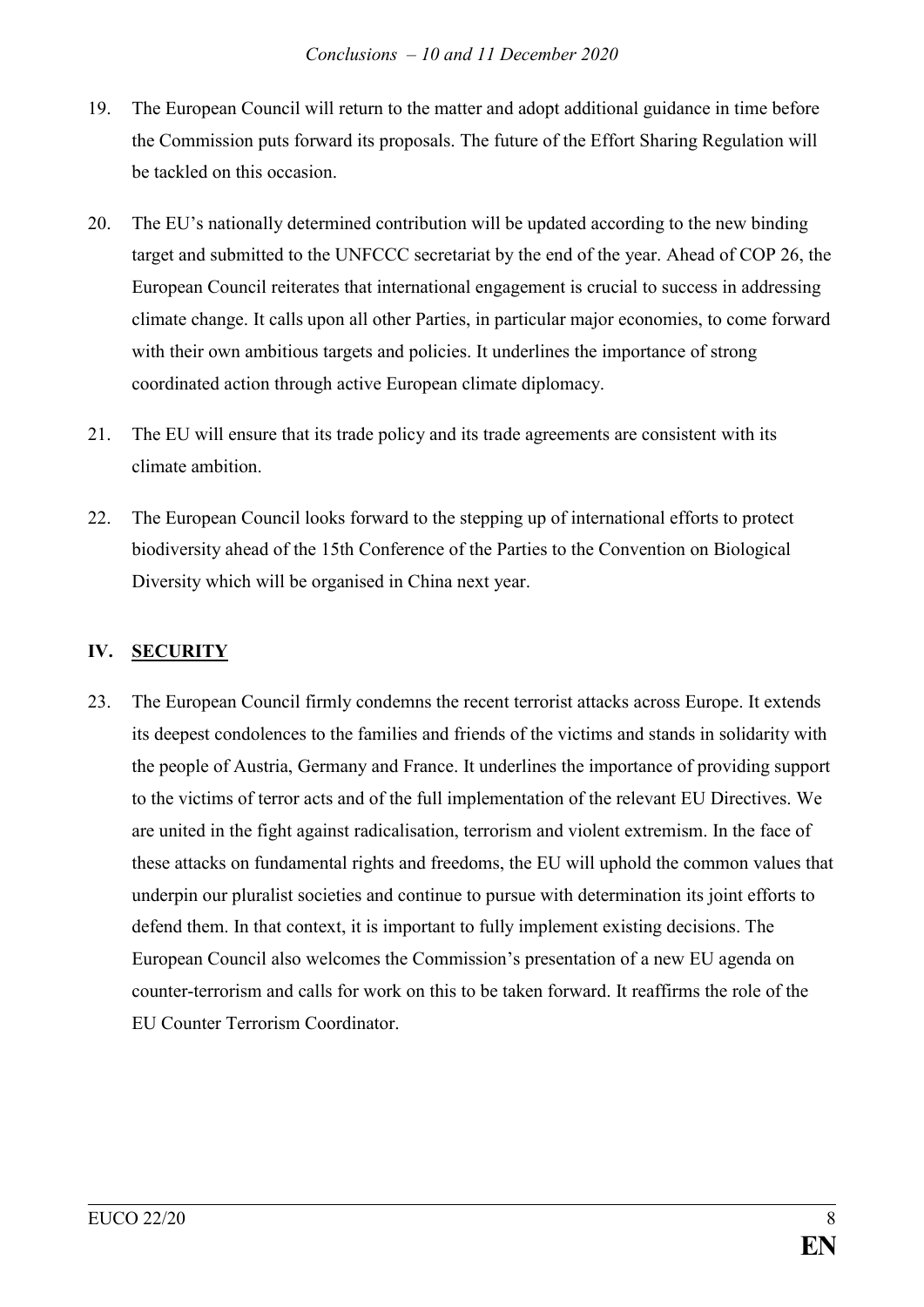- 24. The European Council condemns all forms of attacks on the freedoms of expression and religion or belief, including antisemitism, racism and xenophobia, and underlines the importance of combating incitement to hatred and violence, as well as intolerance. It welcomes the adoption of the Council Declaration on mainstreaming the fight against antisemitism across policy areas.
- 25. It is essential to prevent radicalisation and address the ideologies behind terrorism and violent extremism, including online. The European Council calls for the following:
	- stepping up the fight against illegal content online. In that regard it looks forward to an ambitious Commission proposal to reinforce the responsibilities of online platforms under the Digital Services Act;
	- swiftly adopting the proposal on addressing the dissemination of terrorist content online;
	- ensuring that religious education and training are in line with European fundamental rights and values, and addressing foreign influencing of national civil and religious organisations through non-transparent financing;
	- supporting initiatives to better understand the spread of extremist ideologies. Europewide comprehensive exchanges of scientific knowledge, research and expertise must be enhanced.
- 26. It is essential that law enforcement and judicial authorities are able to exercise their lawful powers both online and offline to combat serious crime. The European Council stresses the need to advance work on the retention of data necessary to combat serious crime, in the light of the latest case law of the European Court of Justice and in full respect of fundamental rights and freedoms.
- 27. To further support law enforcement across the EU and the proper functioning of the Schengen area, the implementation of agreed measures should be stepped up substantially, and police and judicial cooperation and coordination should be strengthened.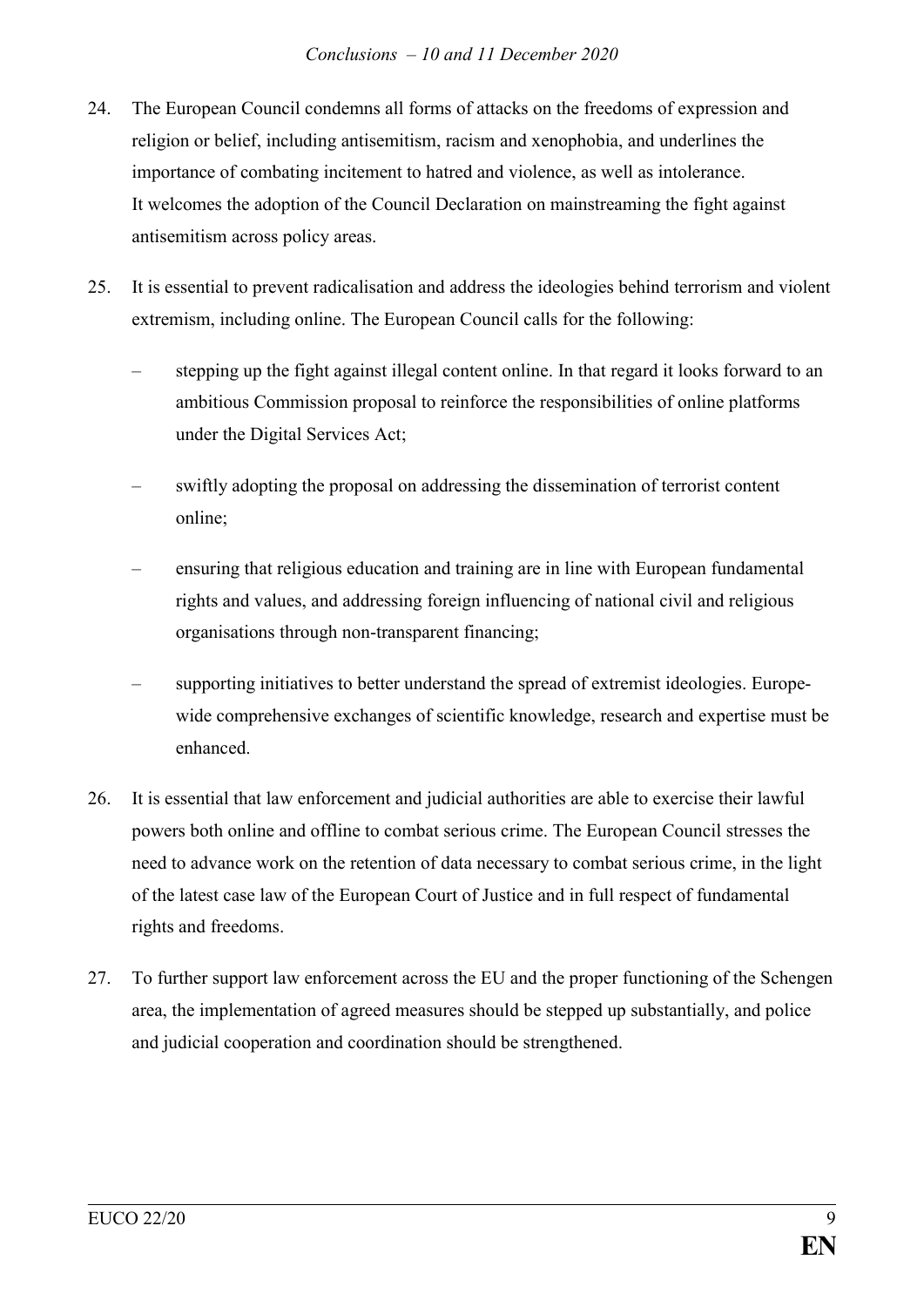- 28. The European Council:
	- calls on Member States to step up their efforts to make full use of European databases and information systems, in particular as regards entering in the databases relevant data on persons who are assessed by individual Member States as posing a serious terrorist or violent extremist threat, including foreign terrorist fighters;
	- stresses the importance of ensuring that all persons crossing the Union's external borders are checked against the relevant databases as required by the relevant EU legislation;
	- invites the co-legislators to examine the proposal on the strengthening of Europol's mandate with a view to its rapid adoption;
	- underlines the overall importance of police and judicial cooperation in all its aspects.

# **V. EXTERNAL RELATIONS**

### *EU-US relations*

29. Following elections in the United States, the European Council held a discussion on EU-US relations. It highlighted the importance of a strong strategic transatlantic partnership based on common interests and shared values. This is especially important in light of the need to tackle pressing global challenges. The EU looks forward to working together with the United States, in particular to reinforce the global response to fight the COVID-19 pandemic, tackle climate change, enhance the economic recovery, cooperate on digital and technological matters, strengthen mutual trade, address trade disputes, reform the WTO, and promote multilateralism as well as peace and security. We stand ready to discuss shared priorities with the new President of the United States.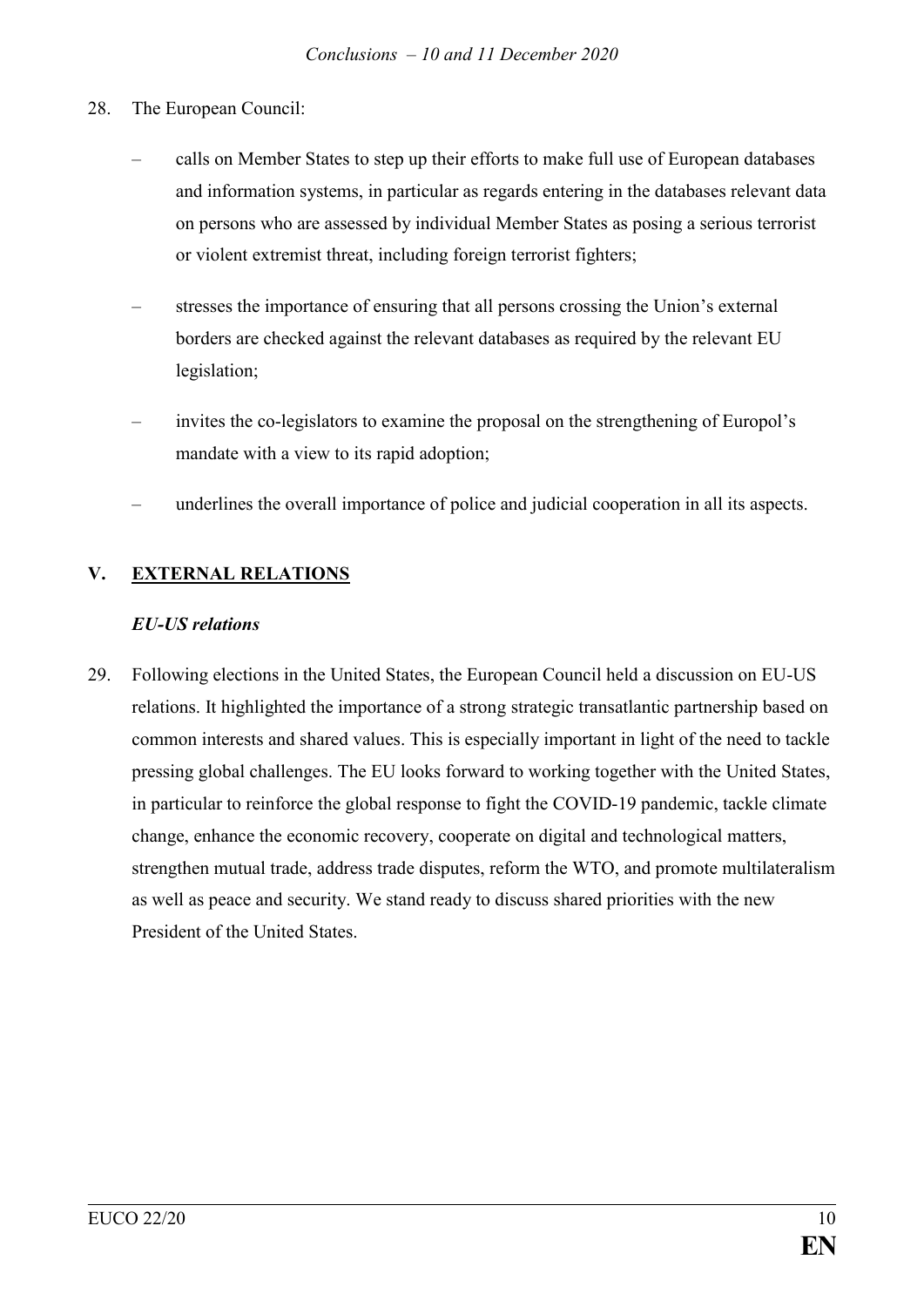## *Eastern Mediterranean*

- 30. The European Council reverted to its conclusions of 1-2 October 2020 on the European Union's relations with Turkey in light of the situation in the Eastern Mediterranean. Regrettably, Turkey has engaged in unilateral actions and provocations and escalated its rhetoric against the EU, EU Member States and European leaders. Turkish unilateral and provocative activities in the Eastern Mediterranean are still taking place, including in Cyprus' Exclusive Economic Zone. The European Council notes Turkey's withdrawal of the vessel Oruç Reis and insists on sustained de-escalation so as to allow for the early resumption and smooth continuation of direct exploratory talks between Greece and Turkey.
- 31. The European Council reaffirms the EU's strategic interest in the development of a cooperative and mutually beneficial relationship with Turkey. The offer of a positive EU-Turkey agenda remains on the table, provided Turkey shows readiness to promote a genuine partnership with the Union and its Member States and to resolve differences through dialogue and in accordance with international law. Such an agenda could cover the areas of the economy and trade, people to people contacts, High level dialogues and continued cooperation on migration issues. The European Council stresses the importance of keeping channels of communication between the EU and Turkey open. The EU will also be prepared to continue providing financial assistance to Syrian refugees and host communities in Turkey and to cooperate on the responsible management of migration flows towards all Member States and on stepping up efforts in the fight against migrant smuggler networks.
- 32. Recalling the European Council conclusions of 1-2 October 2020, the EU remains committed to defending its interests and those of its Member States as well as to upholding regional stability. In this respect, the European Council:
	- invites the Council to adopt additional listings based on its Decision of 11 November 2019 concerning restrictive measures in view of Turkey's unauthorised drilling activities in the Eastern Mediterranean;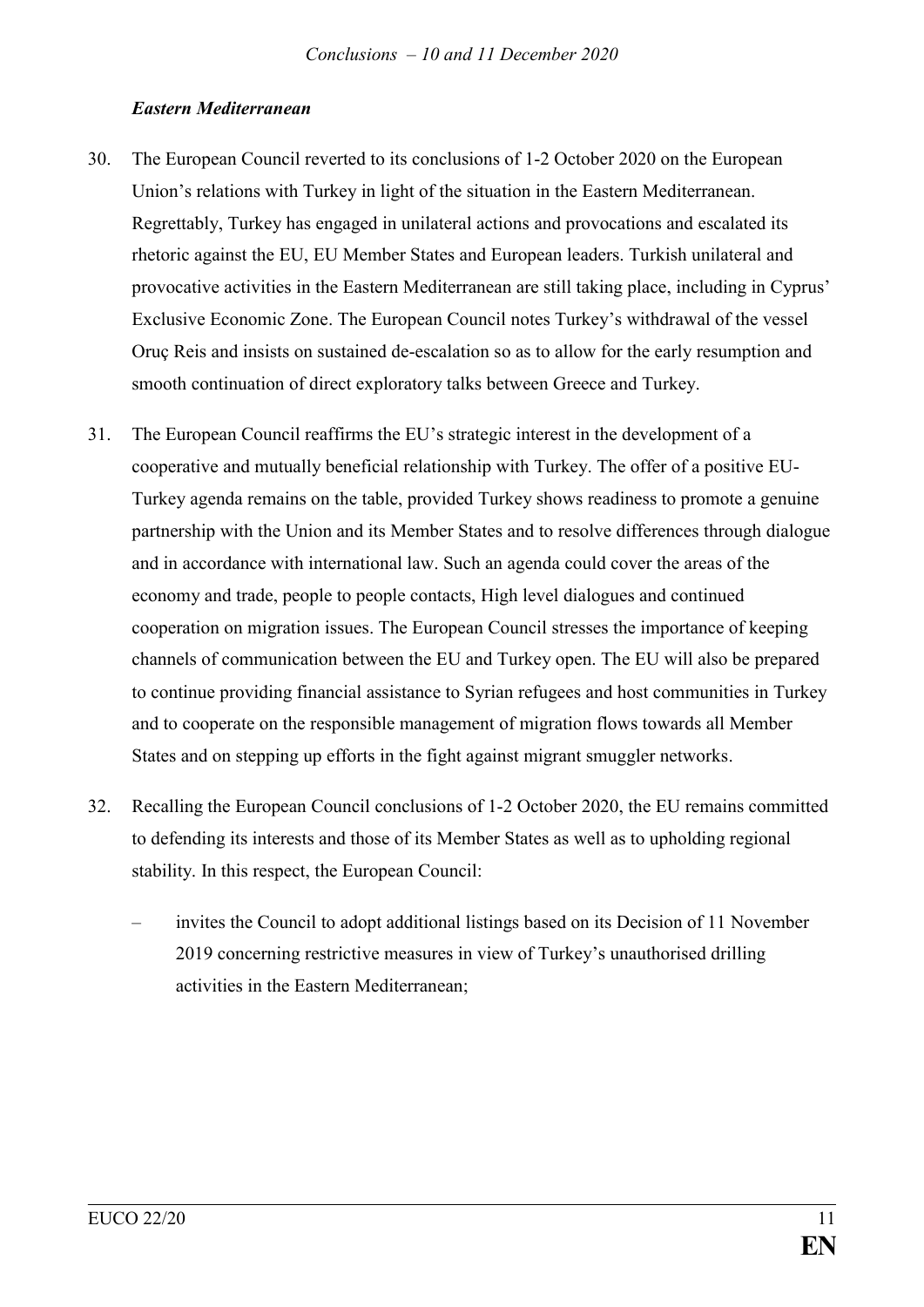- invites the High Representative and the Commission, to submit a report on the state of play concerning the EU-Turkey political, economic and trade relations and on instruments and options on how to proceed, including on the extension of the scope of the above-mentioned decision for consideration at the latest at the March 2021 European Council.
- 33. The European Council condemns Turkey's unilateral steps in Varosha and calls for full respect of UN Security Council Resolutions 550 and 789. The European Council supports the speedy resumption of negotiations, under the auspices of the UN, and remains fully committed to a comprehensive settlement of the Cyprus problem, within the UN framework and in accordance with the relevant UN Security Council Resolutions and in line with the principles on which the EU is founded. It expects the same of Turkey. The European Council agrees that, upon resumption of the negotiations under the UN Secretary General's auspices, the EU will appoint a representative to the UN Good Offices Mission.
- 34. The European Council asks the High Representative to take forward the proposal of a multilateral conference on the Eastern Mediterranean.
- 35. The EU will seek to coordinate on matters relating to Turkey and the situation in the Eastern Mediterranean with the United States.

## *Southern Neighbourhood*

- 36. A democratic, more stable, greener and more prosperous Southern Neighbourhood is a strategic priority for the EU. Twenty-five years after the launching of the Barcelona Process, we are determined to relaunch, reinforce and further develop this strategic partnership built on a shared geography and history.
- 37. We want to jointly fight the COVID-19 pandemic, strengthen the resilience of our economies and societies, preserve our collective security, address the challenge of mobility and migration and offer prospects to young people on both shores of the Mediterranean.